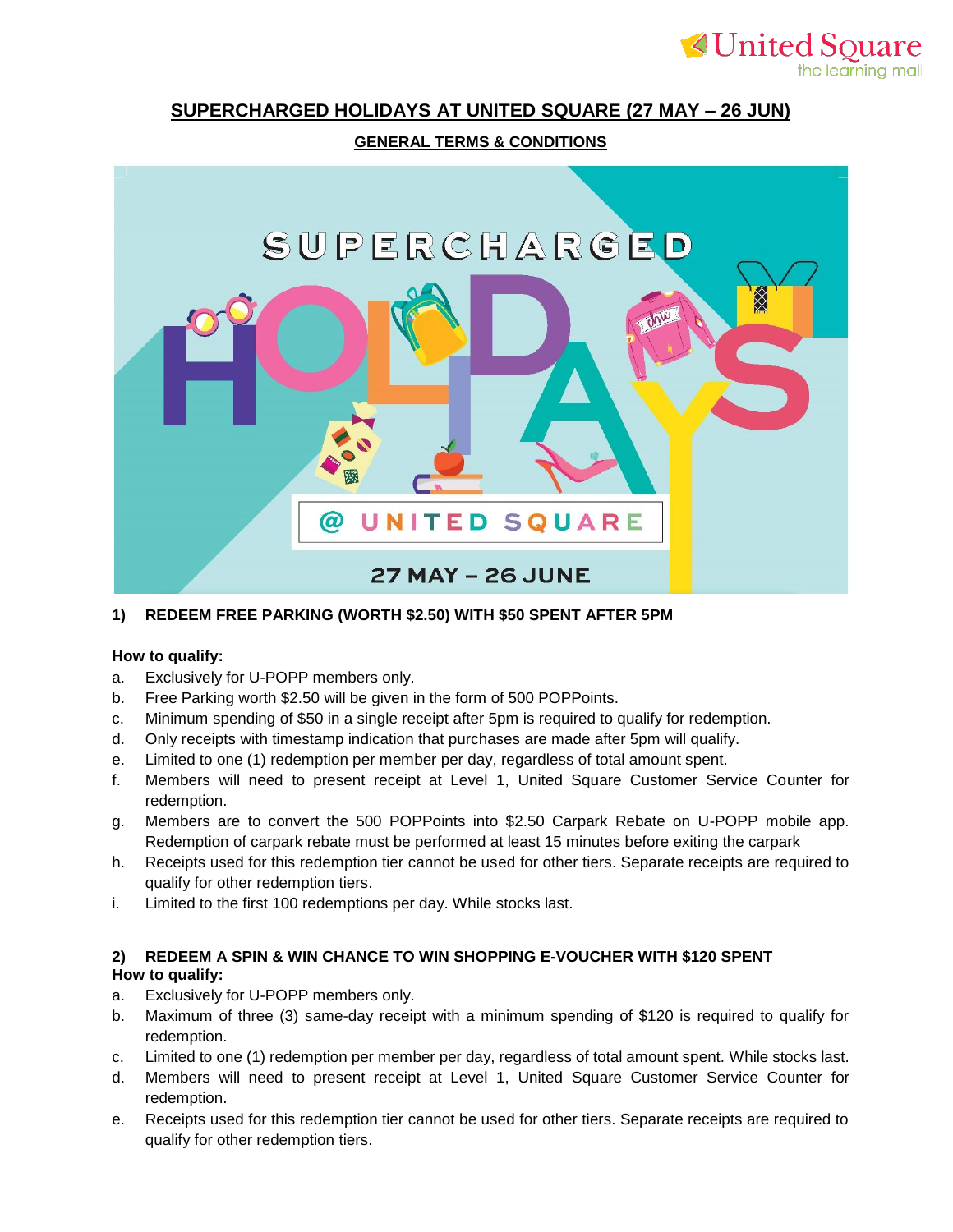## **≮United Souare** the learning mall

#### **INSTANT SPIN & WIN PRIZES**

- a. Winners are based on system generation and no disputes will be entertained.
- b. Instant Spin & Win prizes are on a while stock last basis.
- c. Each prize issued is subject to its respective terms and conditions.
- d. Value of each e-Voucher is denominated in Singapore currency.
- e. Shopping e-Vouchers from the Spin & Win Campaign will be credited instantly to member's account.
- f. Shopping e-Vouchers will be forfeited if they are not used by the stated expiry date.
- g. Prizes are not transferable and are not exchangeable for cash or any other items.
- h. The organisers reserve the rights to change any of the prizes allocation and/or prize quantities without giving prior notice or reason.

#### **OTHER GENERAL TERMS & CONDITIONS**

- a. This promotion is valid from 27 May to 26 June 2022.
- b. If you are yet a U-POPP member, you can register to be a U-POPP member via the website (www.upopp.com.sg) or via the U-POPP Mobile App. Registration is free.
- c. Members are required to be present and provide a valid mobile number to redeem gifts with purchase.
- d. All redemption has to be made in person on the same day of purchase over at Level 1 United Square Customer Service Counter. Redemption is limited to one (1) redemption per tier, per member per day, regardless of total amount spent. Unless otherwise stated.
- e. Only one enrichment centre's receipt will be accepted as a fixed amount of \$50 for redemption per member per day.
- f. Receipts can only be used once for one redemption per tier, per day. Separate receipts are required to qualify for other redemption tiers. Unless otherwise stated.
- g. Redemption of Free Parking and E-Voucher are on a while stocks last basis. Upon redemption, there will not be any refund allowed for items redeemed. The redemption item may be replaced with one of similar value.
- h. Redemptions are available at Level 1, Customer Service Counter between 10am to 9.15pm daily. Receipts obtained after 8pm & before counter's operating hours can be redeemed on the following day, subject to availability of gift with purchase while stocks last.
- i. Staff and management of UOL Group Limited, retail staff/ promoter working at United Square and their families are not eligible to participate in the instant Spin & Win.
- j. For redemption of promotional items, retail staff/ promoter working at United Square would need to produce proof of purchase in person and be present with the physical item and original receipt(s).
- k. Staff/ promoter working in any UOL malls are not allowed to use own store's receipt to participate in any promotions.
- l. U-POPP members are to redeem POPPoints and premiums in person. Receipts should be issued from member's own purchases. Should any members be found using receipts other than their own purchases to accumulate POPPoints, the Management reserve the right to reject redemptions.

#### **Receipts**

Only original receipts with full payment are accepted based on the net total amount reflected on the receipt. NETS/ credit card slips/ duplicate/ handwritten/ third party receipts (i.e. receipts that are not from any Participating Merchant) will not be accepted. Receipts from any mobile payment platforms/applications (e.g. FavePay, GrabPay) will not be accepted. Receipts cannot be reused for other promotions.